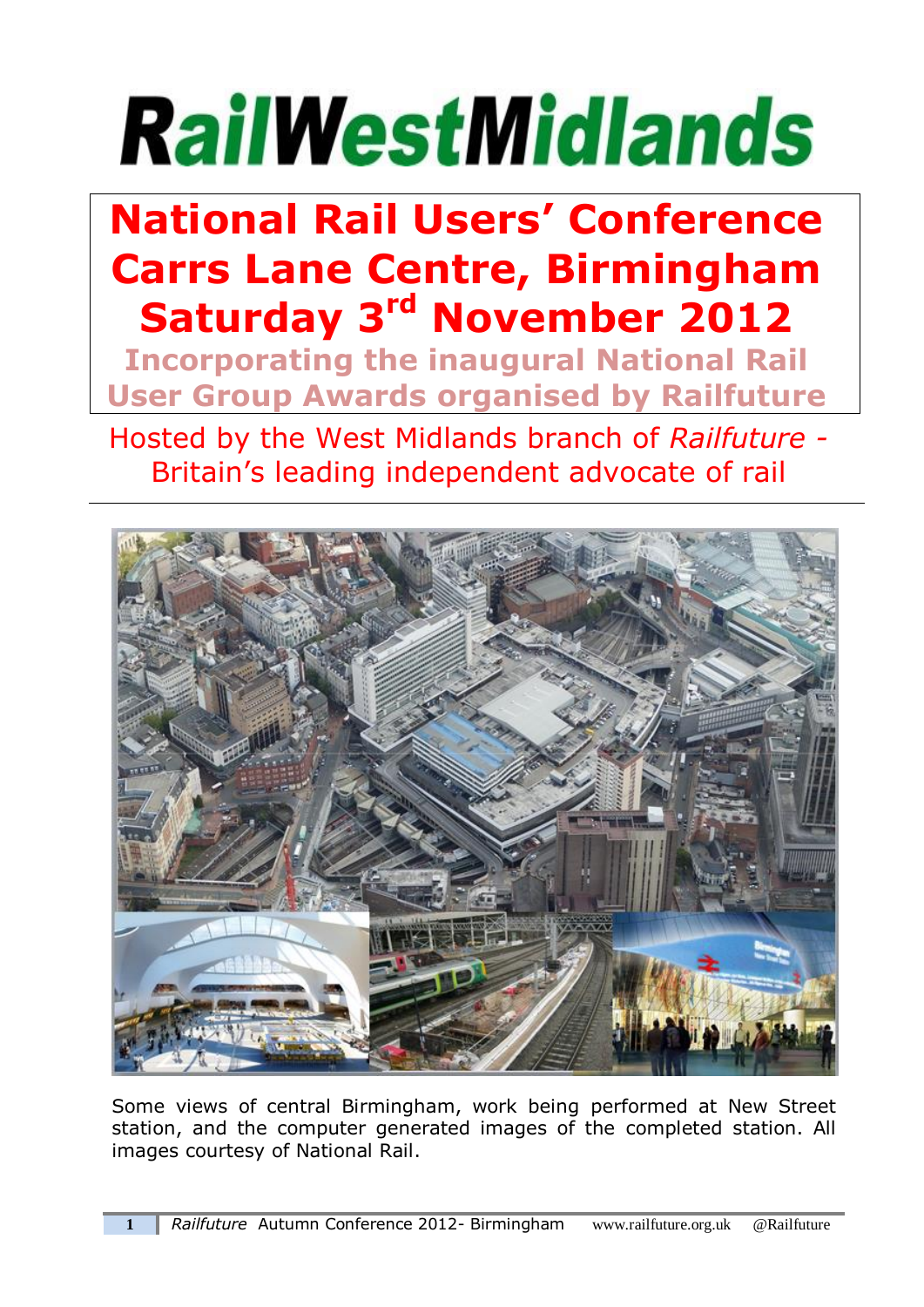#### **Conference Speak Biographies**









**NICOLA MOSS, Head of Franchise Management, London Midland.** No doubt she will be face criticisms of the hundreds of London Midland trains currently being cancelled because of a shortage of drivers, following poaching by other operators. London Midland has controversially been allowed by government to close several ticket offices and reduce the hours of others.

**RICHARD GIBSON, Head of Communications, Arriva Cross Country.** He started in the ticket office at Reading station in the 1980s; later became BR's Parliamentary and Press Officer; a political consultant to many TOCS, adviser to ATOC, BTP and SRA. He was previously Head of Communications at Wessex Trains, and Virgin Trains.

**RICHARD HARPER, Head of Network Development, Chiltern Railways** with responsibility for timetable development and train planning. Two weeks ago approval was given to Chiltern's Evergreen 3 scheme to run direct London-Oxford trains; he was a member of the team that specified the scheme. In 2011 Chiltern launched its new much improved, and successful, mainline train services.

**MICK MILLER, Senior Sponsor for Birmingham Gateway Project, Network's Rail.** 140,000 people can use Birmingham New Street each day, double the number when the station was last rebuilt in 1967. He has worked on the project for two years. It will transform New Street Station to create a stunning 21st century transport hub in the heart of the city and the West Midlands. His presentation provides a timely update on the projects' progress.



**TOBY RACKLIFF, Railway Development Manager, Centro (WMPTE).** He has been at Centro since 2003. As Rail Contracts Manager he had responsibility for overseeing the Central Trains franchise. He also had responsibility for setting rail fares, timetable production and customer satisfaction. He is currently co-ordinating the production of a Rail Vision for the West Midlands on behalf of the West Midlands Regional Rail Forum.



**Phil Bennion MEP, Liberal Democrat European Group.** Describing himself (on his web-site as "a champion for the West Midlands in Europe", he is also the Lib-Dem Transport Spokesman. He is knowledgeable about rail and has strong views on many rail matters He is also a Railfuture member. He will be the last speaker, giving his views on what he has head during the conference and other matters.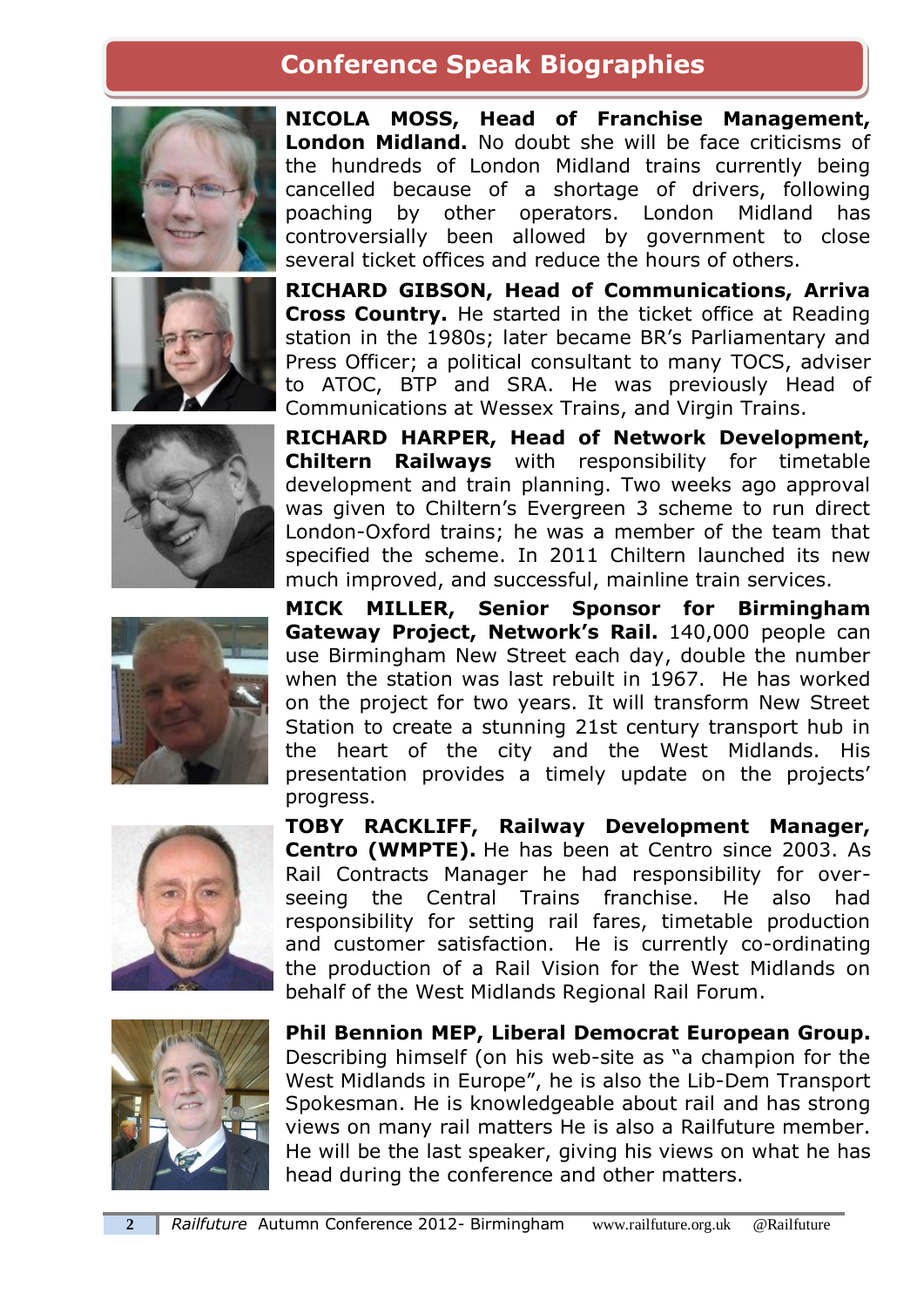#### **Rail Users' Conference - Birmingham**

*Railfuture* has been running the national Rail Users' Conference since the first in 1979. The last, on  $3<sup>rd</sup>$  November 2012 was hosted by the West Midlands branch. All attendees will be sent a conference report, which will cover the event in detail. However, for those who did not, here's a summary.

John Balmforth, then branch chairman, opened the conference, which was chaired by *Railfuture* president and transport journalist Christian Wolmar.

The morning session had presentations from TOCs that serve Birmingham.



The first was **Nicola Moss**, Head of Franchise Management at London Midland. The presentation, like all those from TOCs, was positive and focused on LM's successes and achievements since commencing the franchise in 2007.

Latest miles per casualty figures are 23,000 for the class 172 trains, which passengers like because of the air conditioning and good legroom. This is in contrast to the class 150s, which are less popular and have therefore been kept mainly for peak-time, with surplus ones being cascaded to Northern.

Project 110 is the name used by London Midland for the increase in speed from 100 mph to 110 mph on the mainline. The primary reason for this is to create an extra path between London and Milton Keynes (by running at a more compatible speed to the Virgin trains) rather than reduce journey times.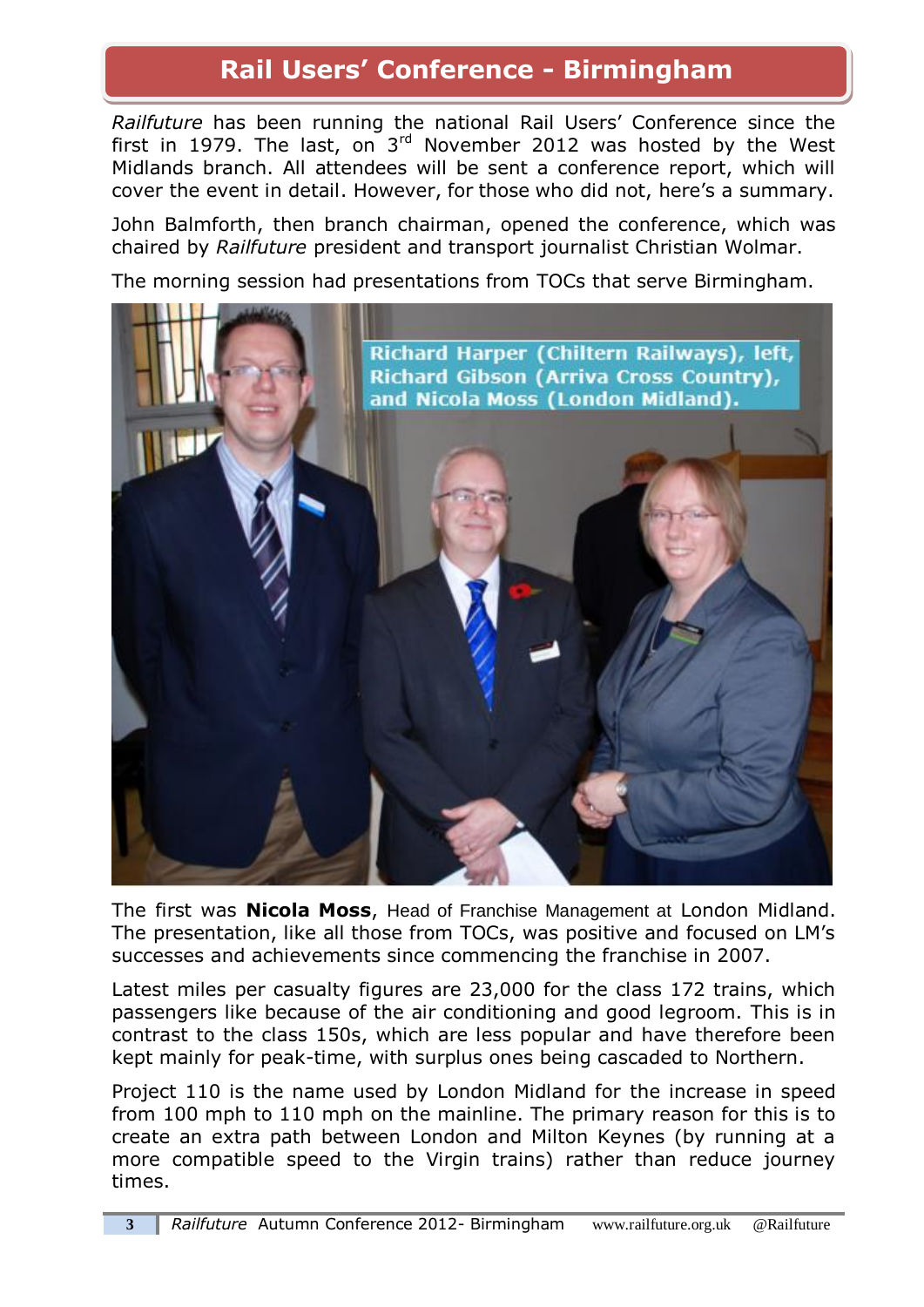Asked to comment on the driver shortage, Nicola Moss explained that LM, like all TOCs, has a permanent plan to cope with loss of drivers through normal events such as retirement and moving to other operators. What has happened is "not to plan". LM is looking at why they lost so many drivers in such a short space of time. Rectifying an unexpected situation is not immediate because notice periods are three months but training requires 12 months. During the shortage LM's priority is providing information to passengers about cancellations in advance so that they can try to travel at a slightly different time. In early November LM had about 8-9 drivers reaching the end of their training and another 8-9 drivers at an earlier stage. She claimed that the immediate problem should be over in December 2012. There is a limit to the number of drivers that can be trained at any time because of the staff and facilities needed to train them.



Richard Gibson (left), Head of Communications at Arriva Cross Country Trains began by saying that they are five years into the franchise, which ends in 2016. A subsidiary of Deutsche Bahn, Arriva runs all of DB's operations outside Germany. In Britain the group has five franchises and one open access operator (Grand Central).

The concept of cross country is not a new phenomenon as it dates back to the 19th century.

AXC is the geographically largest TOC in Britain, with the longest train service being Aberdeen to Penzance at 744 miles. High reliability is required for these gruelling services and the 1970s HST trains it uses were originally in very bad condition and had to be stripped down to bare metal.

The Voyager fleet is the backbone of the AXC service. They were introduced by Virgin XC in 2001. AXC removed the tilt mechanism as very little of the infrastructure that its trains run on can support tilt but the mechanism kept registering faults. They isolated the tilt readers and it trebled train reliability overnight. Its Voyagers are now the most reliable intercity trains in Britain.



AXC had at least one of each of five class 170 types. It decided to strip out the insides of the four types to make them all look the same in order to create a consistent customer experience on its 170s.

AXC is almost alone in that its trains change their purpose during a single journey alternating between being a commuter and an intercity service as people board and alight during the journey. Most TOCs are also regional but AXC covers most of Britain, certainly more regions than any other TOCs, and it largely mirrors the motorway network. Around half of its passengers use its trains for just one leg of a journey. AXC has the most interchanges with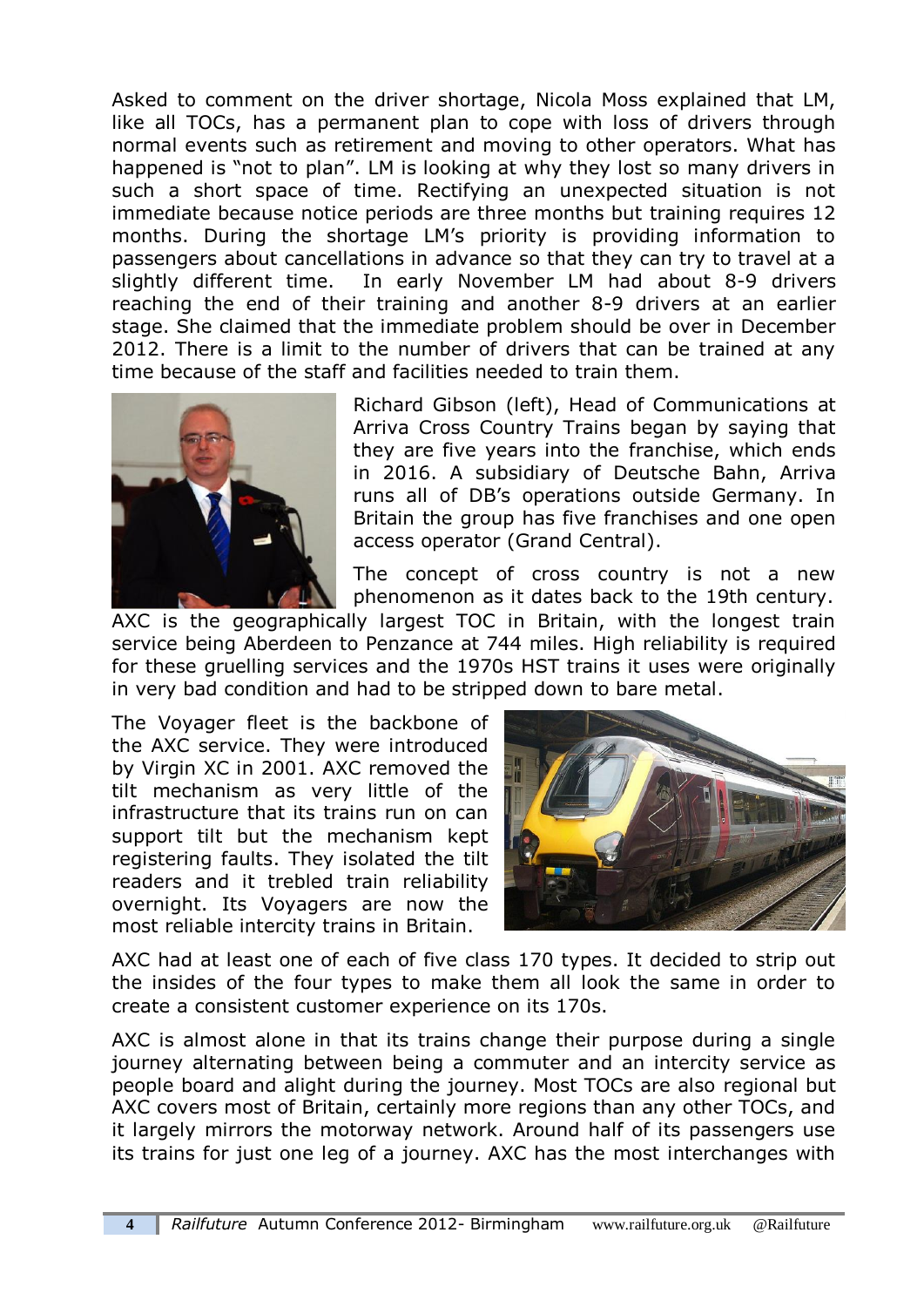another TOC although it does not operate a single station. This means that it relies upon other TOCs to look after its passengers until they board its train.

AXC has taken steps to reduce emissions from its trains. It has also boosted the mobile signal on its trains. The removal of the shop when it took over the XC franchise was controversial but it allowed more seats to be provided.

Around 20% of tickets for its trains are now sold through electronic means (print at home or mobile ticketing). It is now possible to book reservations up to ten minutes before a train departs. Whilst some people ask why such a facility is needed, the reason is that if someone's train is running late



and they miss a connection they can book a reservation on the XC train whilst on their delayed train. XC was one of the first TOCs to provide a mobile app (see advert for its Train Ticket app above).

Unlike most TOCs XC did most of its investment in the first two years of the franchise, spending around £50m in train refurbishment and enhancement. As there are no spare trains left in the rail industry it is encouraging people to travel in the off-peak.



The final speaker before lunch was Richard Harper, Network Development Manager at Chiltern Railways. He started by announcing that Chiltern is "TOC of the year" and declared rail as "a roaring success".

It took seven years to recover from the 1991 recession. Rail is a mature industry (200 years old) and is the only one that has grown in this recession, as most recent successful industries have been associated with new technology. [Editor: of course the railway has embraced new technology and arguably passenger numbers have grown because of web-sites and mobile phones.]

He explained that Chiltern Railways inherited a route that had a maximum speed of 75 mph despite the total route modernisation in the early 1990s.

Evergreen 2, which provided line speed upgrades and two new platforms at Marylebone, was unique at the time as a Design,



Build, Finance and Transfer (DBFT) project. Evergreen 3 has been the same except that Network Rail has provided the funding through its regulatory asset base because the credit crunch made it much harder to obtain finance.

Chiltern sees its main competitor as the car rather than other TOCs despite sharing the London to Birmingham route with AXC and LM.

Water Eaton is one of Oxford's five park and ride sides, and the station to be built there (Evergreen 3 part 2) will be well used because Oxford is not very accessible by car. Chiltern expects to see the growth in rail travel continue.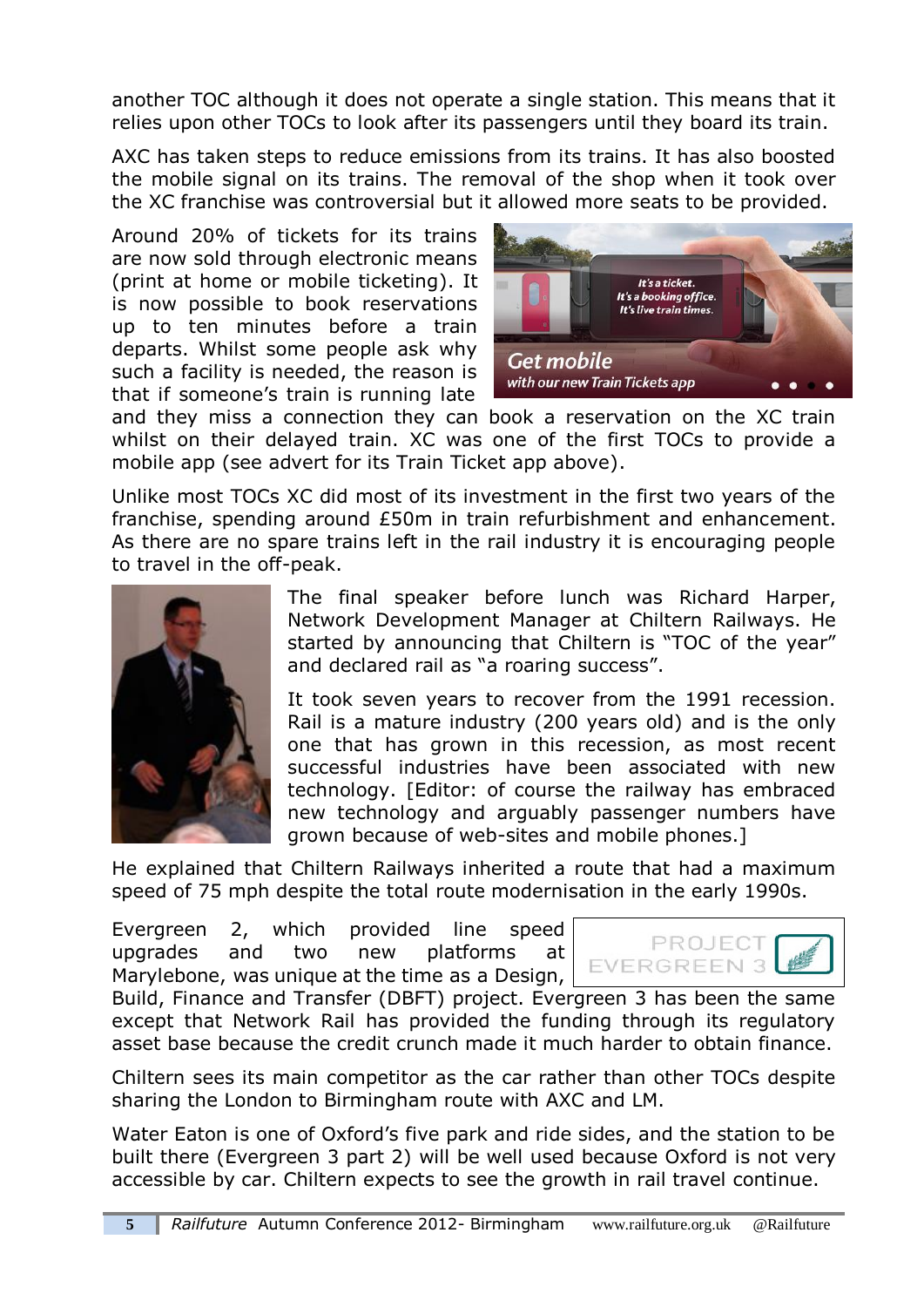Planning Policy Guidance Note 13 on Transport (PPG13) of 20 years ago required new development to be brown-field sites rather than green-field ones, and this, he believes, is a major reason why rail travel has increased. This is because brown-field sites, particularly old factories, tend to have railway lines close to them. A lot of new houses and jobs in the last decade have tended to be in cities, often in the service industry, and these locations are well serviced by rail. Road congestion has helped to increase rail usage.

The first speaker of the afternoon was Mick Miller of Network Rail who talked about the Birmingham Gateway project. He started with some impressive statistics. Birmingham New Street (BNS) has a train movement every 37 seconds. Most of the destinations on the rail network are only one change away from BNS.

The station is in the heart of the city, which was rare in Victorian times. Three quarters of the district around BNS has been redeveloped in recent times, but not the south side. The BNS reconstruction is intended to be a catalyst for redevelopment in that district as well.



The Pallisades shopping centre sits above the station. It was the first time that British Rail sold the 'air rights' to a station. The BNS redevelopment will see a hole created in the roof of the Pallisades creating an atrium in order to allow natural light into the station. The new station will be fully accessible with 19 lifts in total, and will have a new "iconic entrance to the city" that presents a much better first experience of Birmingham to visitors.

NR made a commitment that reconstruction of BNS would not see a single train cancelled or delayed. It only takes a single platform out of use at a time.

The project has seen collaboration between NR and the construction company, with it performing the management on some tasks and the contractor doing so on other tasks.

The station has two train crew depots (LM and XC) with XC also having catering facilities there. It also provides space for Virgin trains. All are being demolished and the TOCS had to be provided with replacements as the functions could not be moved to other stations.

BNS is defined as a sub-surface station and has to comply with all of the legislation introduced since the King's Cross fire.

The project will be completed in 2015, in the same year that the tram extension will pass the station.

Toby Rackliff, Rail Development Manager at Centro, talked about aspirations in the West Midlands. He said that the number of people coming into Birmingham by rail now exceeds the number by bus for the first time.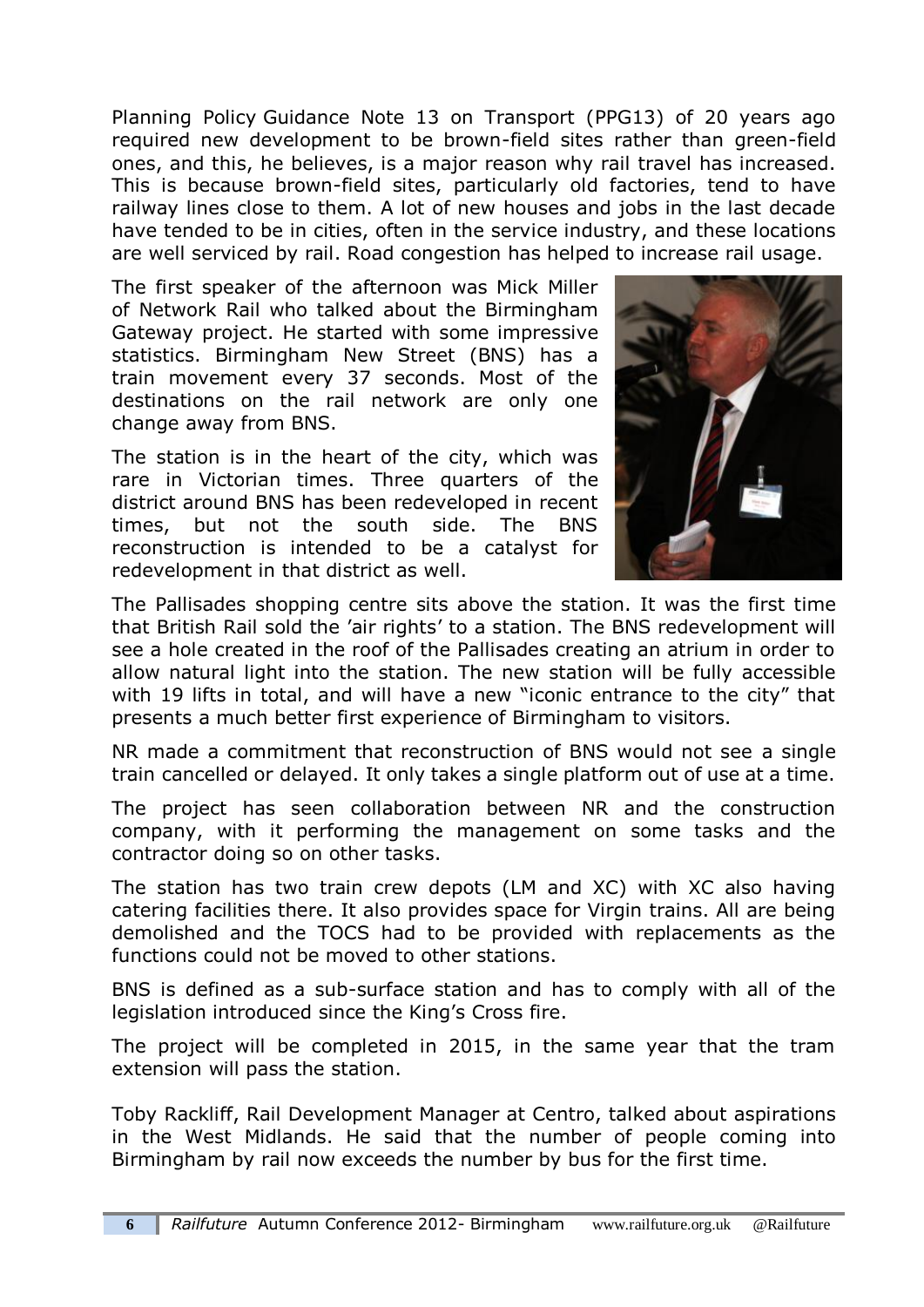Mr Rackliff (right) revealed that Centro has been talking to the DfT about devolving responsibility for rail. It is the only Passenger Transport Executive that is not a co-signatory to the local passenger franchise. It is interested in taking over management of stations, not least because of its unhappiness at the TOC proposals to reduce station staff.

Centro suggests that the current franchise incentives are wrong. They are focused on profits, for returning to the Treasury, rather than focusing on passenger numbers. Increasing revenue can actually result in fewer passengers travelling.



He described HS2 as a game changer. It will provide opportunities for long distance improvements and extra services on existing lines where capacity is freed up. He also considered the importance of railfreight, saying that freight terminal capacity is an issue, and there is a need to electrify into terminals such as Hams Hall.

The last speaker of the day was Phil Bennion MEP, who is a Lib Dem. He spoke without using PowerPoint or notes and covered a series of topics but primarily the European Union and international matters. He pointed out that the EU budget is tight but they are looking to protect infrastructure projects. The EU wants to encourage cross-border services (concern if Centro had more power that services across Centro area would be affected). He explained the thinking behind the EU Rail package. It would create a single market area for rail, issue with cross subsidy between operator and infrastructure (DB and SNCF could undercut outside operators by crosssubsidy). He supported HS2 but had various concerns, such as over connections for HS2 at both London and Birmingham. He suggested a new station on cross city line at south end of Curzon St station, could also improve at Birmingham airport station.

The Rail Users' Conference also saw the presentation of the first-ever Rail User Group Awards, organised by *Railfuture*. This year was deliberately lowkey with the awards publicised solely in *Railwatch* and *Rail User Express* and saw a limited number of entrants. Representatives from three of the winning RUGs are shown below receiving an award from Christian Wolmar.

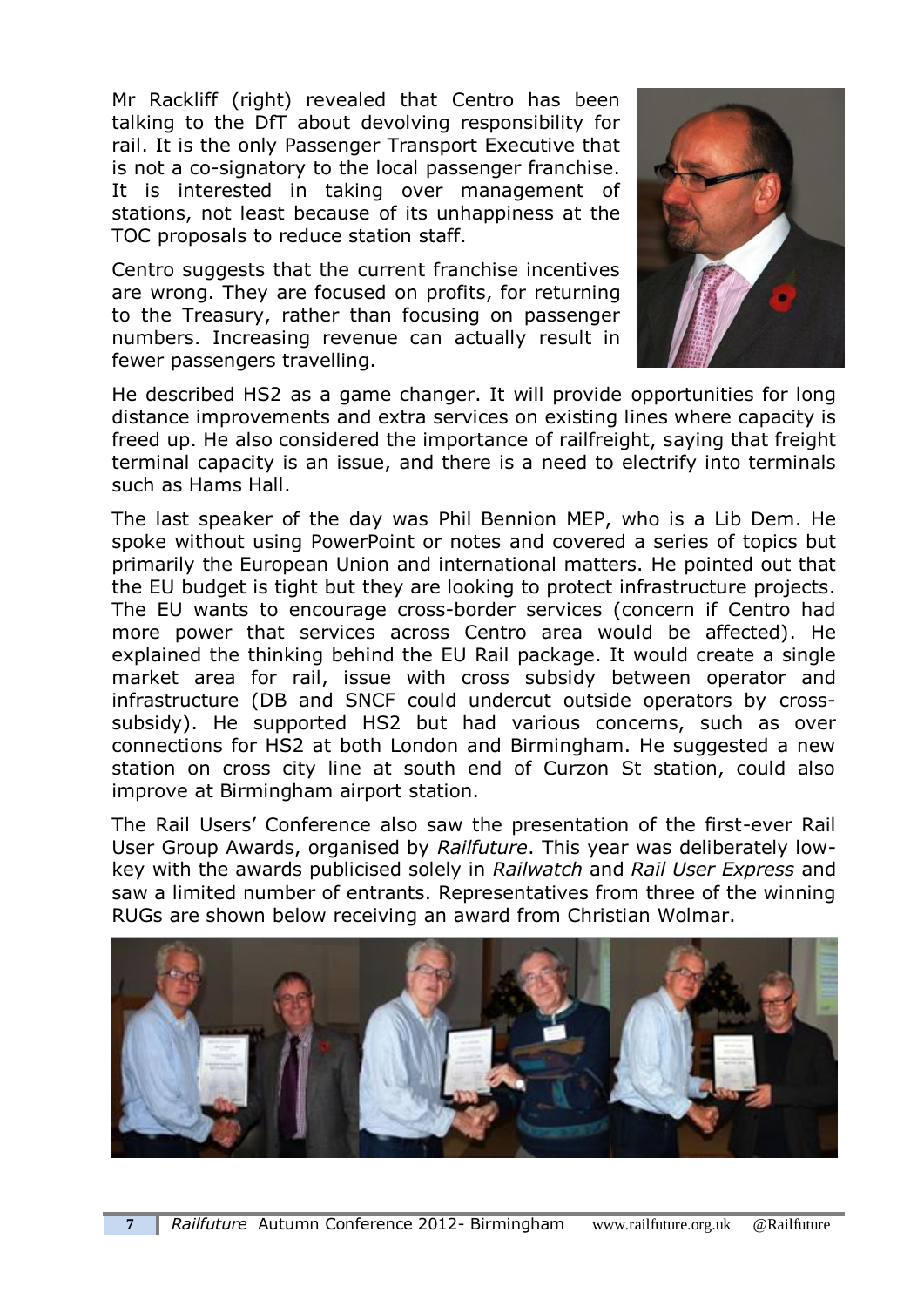#### **Photos from the rail users' conference**



Above: the morning speakers (Richard Gibson, Richard Harper, Nicola Moss) listening attentively to Christian Wolmar as he gives his introduction.



Christian is Tweeting to his followers on what the speakers are saying.

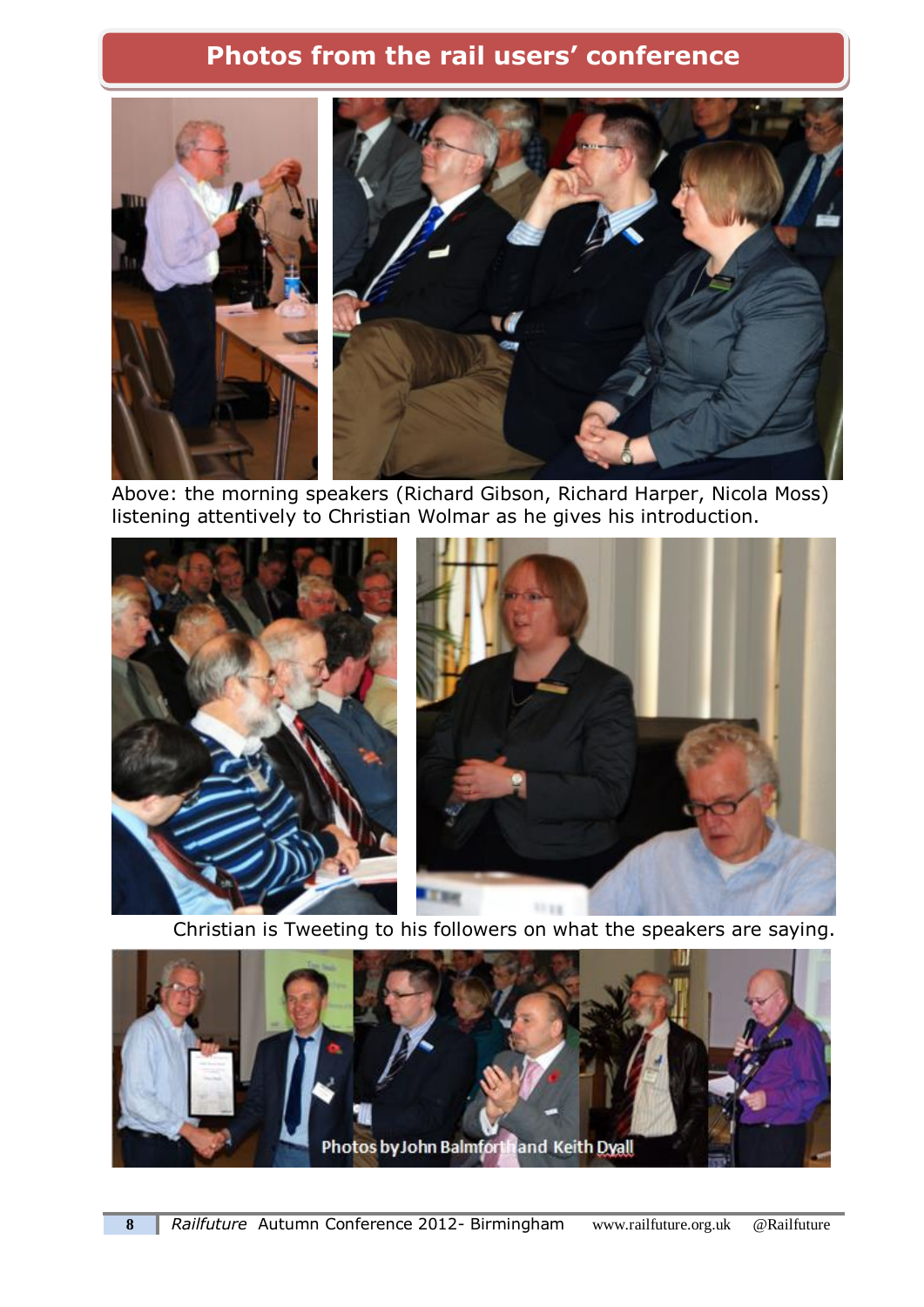#### **Behind the scenes of the rail users' conference**



Although the branch hosted the Birmingham Rail Users' Conference, much of the organisation was delegated to committee member William Whiting (pictured left). Over a period of ten months he found the venue, caterers and speakers, produced the programme, kept the branch committee and Railfuture board informed and liaised with everyone. Hopefully he had a good rest afterwards!

William gives some tips on organising a successful conference – in case anyone wants to volunteer!

The room at Carrs Lane Church Centre was on the ground floor which made it easy for any person with a disability to attend the conference and ensured *Railfuture* complied with the provisions of the Equality Act 2010. Despite the

buffet lunch and the tea/coffee being served in the hall at the back it was sufficiently spacious not to interfere with the running of the conference programme. Fortunately attendees hardly noticed the buffet being laid out. (Audience listens to Christian Wolmar)



A risk assessment was carried out in September. This is necessary to comply with the public liability insurance that Railfuture has for all of its events.

Finding suitable speakers is not an easy task says William. It is therefore important to identify at a very early stage the theme of the conference and the speakers who are able to speak to it. Approaches need to be made to potential speakers a year before the date of the conference. It was fortunate that the then chair of the branch knows a number of people in the rail industry and *Railfuture* was able to obtain speakers from three train operating companies serving Birmingham, a speaker from Centro and one from Network Rail who was able to give a good insight into the Birmingham New Street Gateway Project. Experience shows that attendance is higher if there are speakers from the rail industry, especially well-known people.

It is a good idea to talk to the speakers to find out what they are going to include in their presentation to ensure that it is relevant to the audience and will fit within their time slot allowing time for questions. They were also asked to provide a biography, which is given to attendees at the registration desk. The preparation paid off as the speakers kept to their allocated time. In general each speaker gave an interesting presentation, well received by attendees and each was presented with a gift (a copy of Railfuture's book Britain's Growing Railway – available from [www.railfuture.org.uk/books\)](www.railfuture.org.uk/books) as a token of our thanks.

Report by William Whiting.